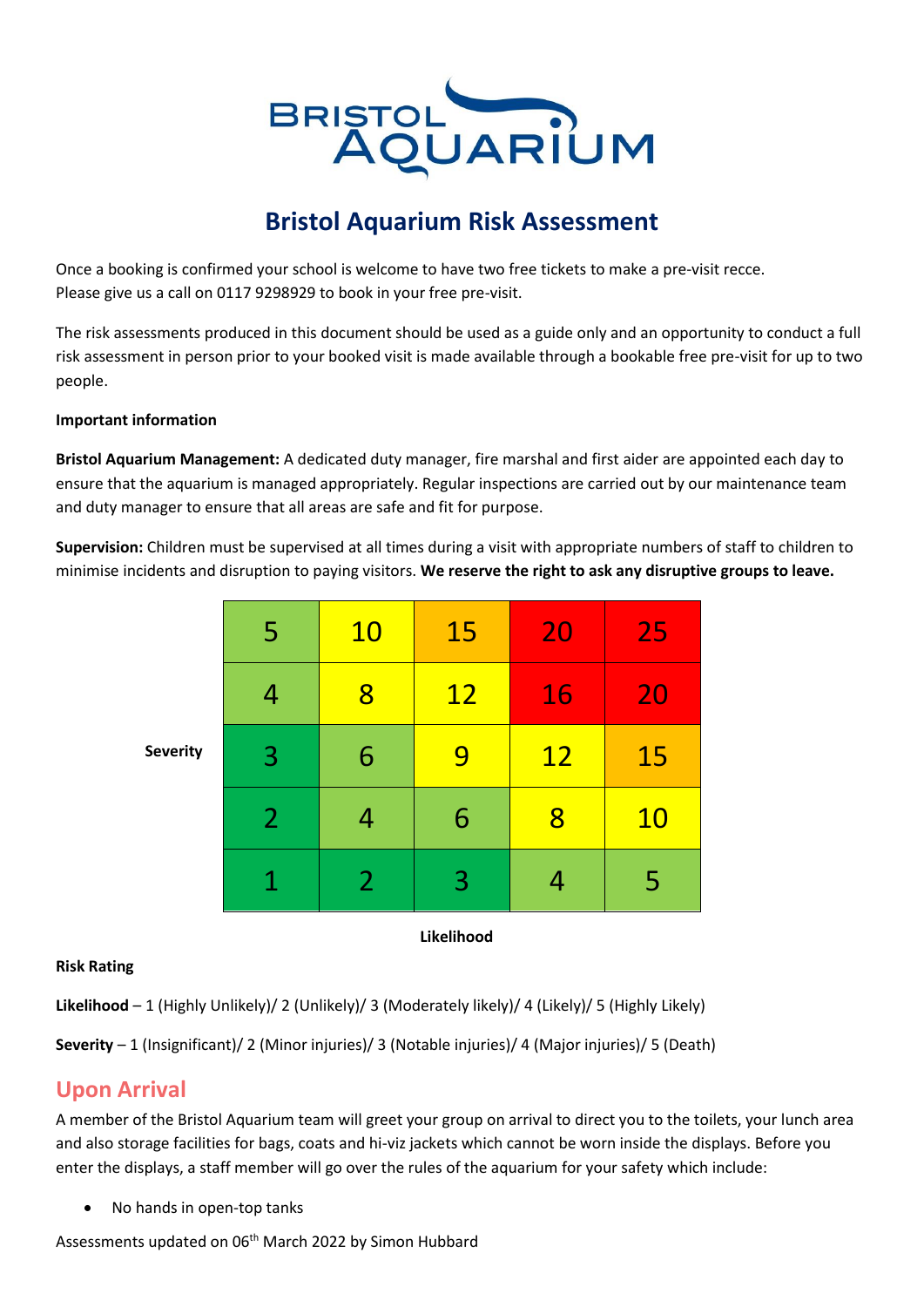- Not to touch any of the animals
- No flash photography
- Not to bang on any of the glass or run around as the vibrations from these activities harm the animals

## **During Your Visit**

#### Task: Walking through exhibits

Description: On a visit you will walk through seven themed zones across the ground floor and first floor. Between floors you will walk through our botanical gardens with gently inclining ramps between floors for all visitors suitable for wheelchairs and light mobility scooters.

| <b>Hazard</b>                                                                 | Who may be harmed?           | <b>Existing Controls</b>                                                                                                                                                                                                                                                                                                                       | L              | $\mathsf{s}$            | $\mathsf{R}$ |
|-------------------------------------------------------------------------------|------------------------------|------------------------------------------------------------------------------------------------------------------------------------------------------------------------------------------------------------------------------------------------------------------------------------------------------------------------------------------------|----------------|-------------------------|--------------|
| Falls from trip<br>hazards                                                    | <b>Children and Teachers</b> | 1. Staff will mention in the rules<br>not to run around the displays<br>2. Teachers will supervise<br>children throughout the trip<br>3. Handrails are provided along<br>the ramps for safe walking<br>4. Duty Manager to conduct<br>regular walkthroughs to check<br>for slip or trip hazards                                                 | $\overline{2}$ | $\overline{\mathbf{2}}$ | 4            |
| Animal bite from<br>putting hands in<br>water                                 | <b>Children and Teachers</b> | 1. Staff will ask people not put<br>their hands into the water<br>before entry into aquarium<br>2. Warning signs available by<br>open-top tanks<br>3. Food to be scattered over<br>water rather than hand-feeding<br>animals<br>4. Teachers will supervise<br>children throughout the trip                                                     | $\overline{2}$ | 3                       | 6            |
| Bumped head from<br>entering and exiting<br>Seahorse Lighthouse<br>crawlspace | Children                     | 1. Teachers will supervise<br>children throughout the trip                                                                                                                                                                                                                                                                                     | $\overline{2}$ | $\overline{2}$          |              |
| Lost child                                                                    | Children                     | 1. Closed doors between zones<br>prevent easy walkthrough<br>2. Staff on front desk<br>monitoring people entering and<br>exiting the displays<br>3. Staff trained to handle lost<br>child scenario discreetly to<br>avoid interception with Duty<br>Manager organising look out.<br>4. Teachers will supervise<br>children throughout the trip | 1              | 1                       |              |

### **Guided Tour Experience**

If you are paying for a guided tour experience we will provide interactive workshops along the way including fish feeding opportunities and interactive sessions to showcase fascinating animals such as sharks and stingrays. These sessions involve the tour guide showing objects to children which can include sharks teeth, sharks jaws, stingray barbs, skin and moults.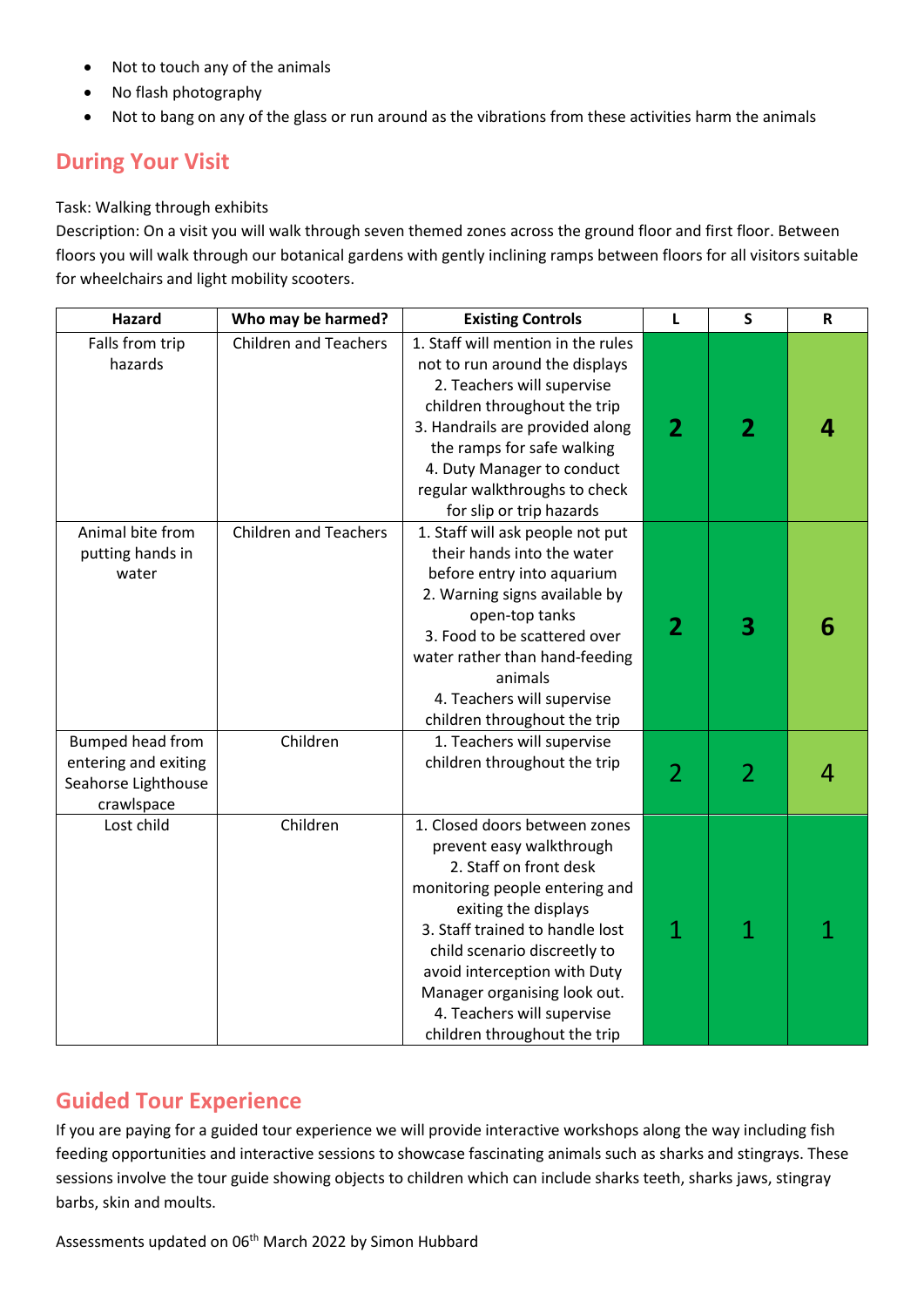#### Task: Fish feeding experience

Description: Feeding the animals over a pre-determined open-top tank using cups with food distributed into by staff

| Hazard                                               | Who may be harmed?           | <b>Existing Controls</b>                                                                                                                                                                                                                       |   | S              | R |
|------------------------------------------------------|------------------------------|------------------------------------------------------------------------------------------------------------------------------------------------------------------------------------------------------------------------------------------------|---|----------------|---|
| Animal bite from<br>putting hands in<br>water        | <b>Children and Teachers</b> | 1. Staff will ask people not put<br>their hands into the water<br>before entry into aquarium<br>2. Food will be scattered over<br>the water rather than hand-<br>feeding animals<br>3. Teachers will supervise<br>children throughout the trip |   | 2              |   |
| Ingesting fish food                                  | <b>Children and Teachers</b> | 1. Staff will tell the children not<br>to eat the food<br>2. Staff will direct the children<br>to wash their hands at the end<br>of the tour                                                                                                   | 1 |                |   |
| Fall from ledge<br>when climbing to<br>feed Cichlids | Children                     | 1. Teachers will be asked to<br>supervise and assist children in<br>reaching the top of the tank<br>using the ledge provided                                                                                                                   |   | $\overline{2}$ |   |

#### Task: Interactive workshops

Description: Hands on session with sharks teeth, jaws, and skin

| <b>Hazard</b>                       | Who may be harmed? | <b>Existing Controls</b>                                       |  |  |
|-------------------------------------|--------------------|----------------------------------------------------------------|--|--|
| Injury from touching<br>sharp teeth | Children           | 1. Staff will tell the children to<br>be careful when they are |  |  |
|                                     |                    | handling the objects                                           |  |  |
| Illness from bacteria               | Children           | 1. Staff will direct the children                              |  |  |
| from handled                        |                    | to wash their hands at the end                                 |  |  |
| objects                             |                    | of the tour                                                    |  |  |

### **Fire Procedure**

Bristol Aquarium has an intelligent fire alarm system which has two modes.

The first mode is a staff warning which alerts the day's dedicated Duty Manager and Fire Marshal to investigate what has set the alarm into this first non-emergency mode and this may then be reset and evacuation may not be necessary.

The second mode is our emergency evacuation alarm and a message will play in your area directing you to your nearest fire exit. Please safely escort your group towards your nearest signposted fire exit and assemble safely away from the building. We will let you know when it is safe to return to the building. Our staff Fire Evacuation Point is at the main entrance in Anchor Square by the beetle statue should you wish to meet us there.

Please consider these protocols and how this may fit into your own fire procedures.

### **First Aid Procedure**

Should a first aid situation occur during your trip we are well equipped with a team of qualified first aiders on-site, a private first aid room and a locally-accessible defibrillator in the event of an emergency.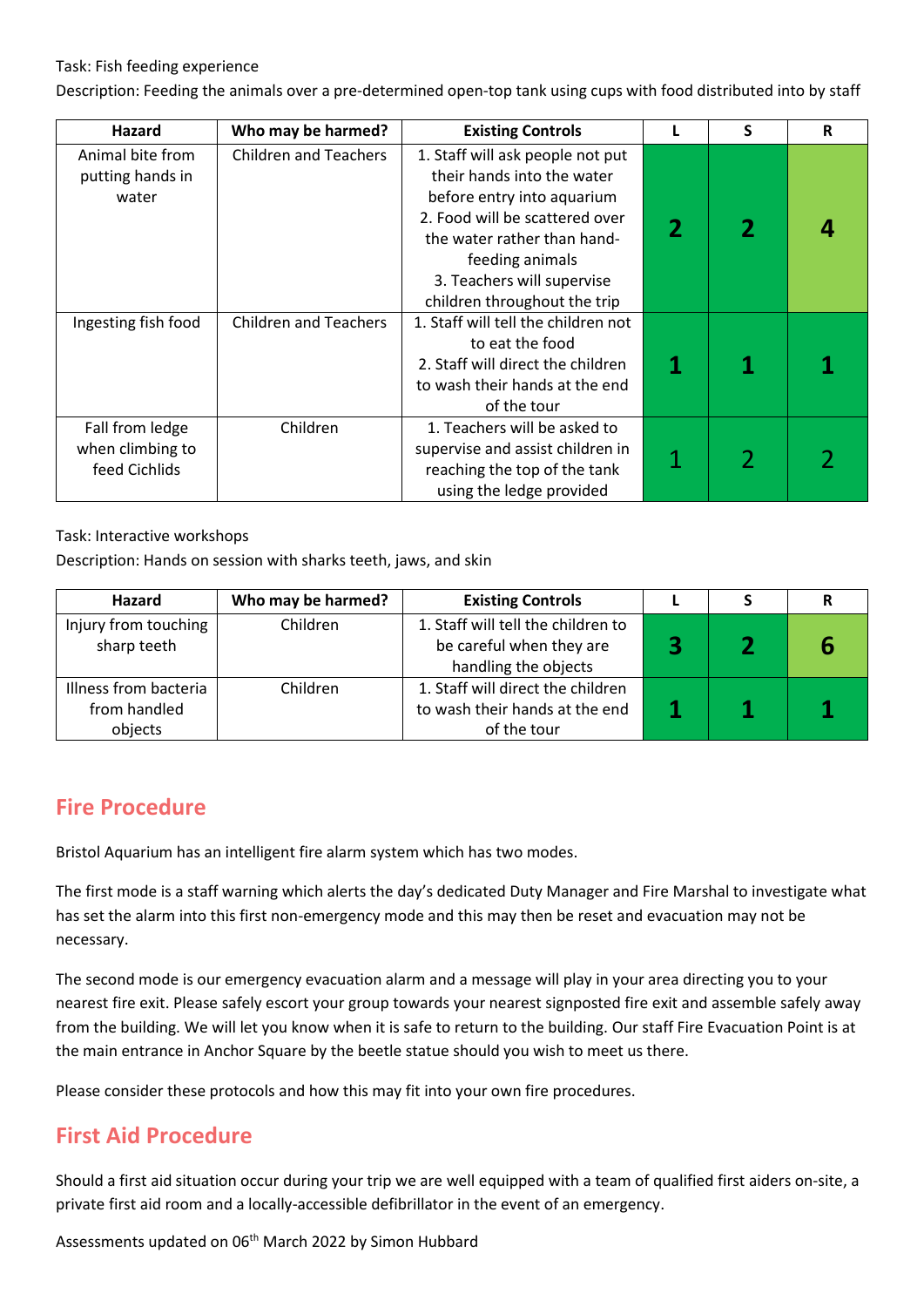A dedicated first aider will be available on the day to handle any situations which require medical attention. A duty manager will also likely be called to assist in a first aid situation where we will need to record this in our accident book.

In the event of a first aid situation a non-affected teacher should be present with the affected child or adult to be able to provide a clear account of what occurred and to sign the accident report. The teacher may be expected to assist the first aider in the event of an emergency

If any children have allergies it is the responsibility of the school to carry and be trained to provide antihistamine medication.

## **Wet floors**

Wet floors may be encountered during a trip to Bristol Aquarium: on rainy days our entrance foyer may become slippery when wet, we frequently water the plants in our botanical houses and, whilst we try to minimise any splashes from displays or bucket spillages, you may encounter wet floors from these. We always try our hardest to signpost and deal with wet floors as soon as they are noted but we would encourage you to report any unattended wet floors to us at your earliest opportunity and take care when moving around them

| Hazard              | Who may be harmed?                     | <b>Existing Controls</b>                                        |  |  |
|---------------------|----------------------------------------|-----------------------------------------------------------------|--|--|
| Slips on wet floors | Children, Teachers and<br><b>Staff</b> | 1. Wet floor signs in place                                     |  |  |
|                     |                                        | 2. Teachers or staff to alert Duty<br>Manager or Maintenance to |  |  |
|                     |                                        | attend to cause of spillage                                     |  |  |

## **Gift Shop and Café Facilities**

Access is available to our on-site gift shop and café. Goody bags from the gift shop can be ordered in advance to allow for a stress-free gift purchasing experience.

| Hazard                                            | Who may be harmed?                             | <b>Existing Controls</b>                                                                                                                                              | S | R |
|---------------------------------------------------|------------------------------------------------|-----------------------------------------------------------------------------------------------------------------------------------------------------------------------|---|---|
| Injuries from<br>overcrowding in the<br>gift shop | Children, Teachers,<br><b>Staff and Public</b> | 1. School groups will be asked<br>to enter the gift shop in small<br>groups at a time<br>2. Teachers will supervise<br>children throughout the trip                   |   |   |
| Scalds from hot<br>drinks from the café           | <b>Children and Teachers</b>                   | 1. Teachers will supervise<br>children throughout the trip<br>2. Tables will be reserved for<br>children to eat their lunch at<br>away from general café<br>customers | 3 |   |
| Allergic reaction<br>from foods                   | <b>Children and Teachers</b>                   | 1. Allergen information and<br>labelling provided on<br>individually wrapped items<br>2. Allergen file available                                                      | 5 |   |

### **Toilet Facilities**

Our main toilet facilities are located on the ground floor in our rear foyer which include disabled toilets and baby changing facilities. Whilst we currently do not provide changing facilities for older children and adults, We The Curious science museum have a room with a hoist in their café area (your school must arrange this with them prior to arriving) and they are located adjacent to Bristol Aquarium.